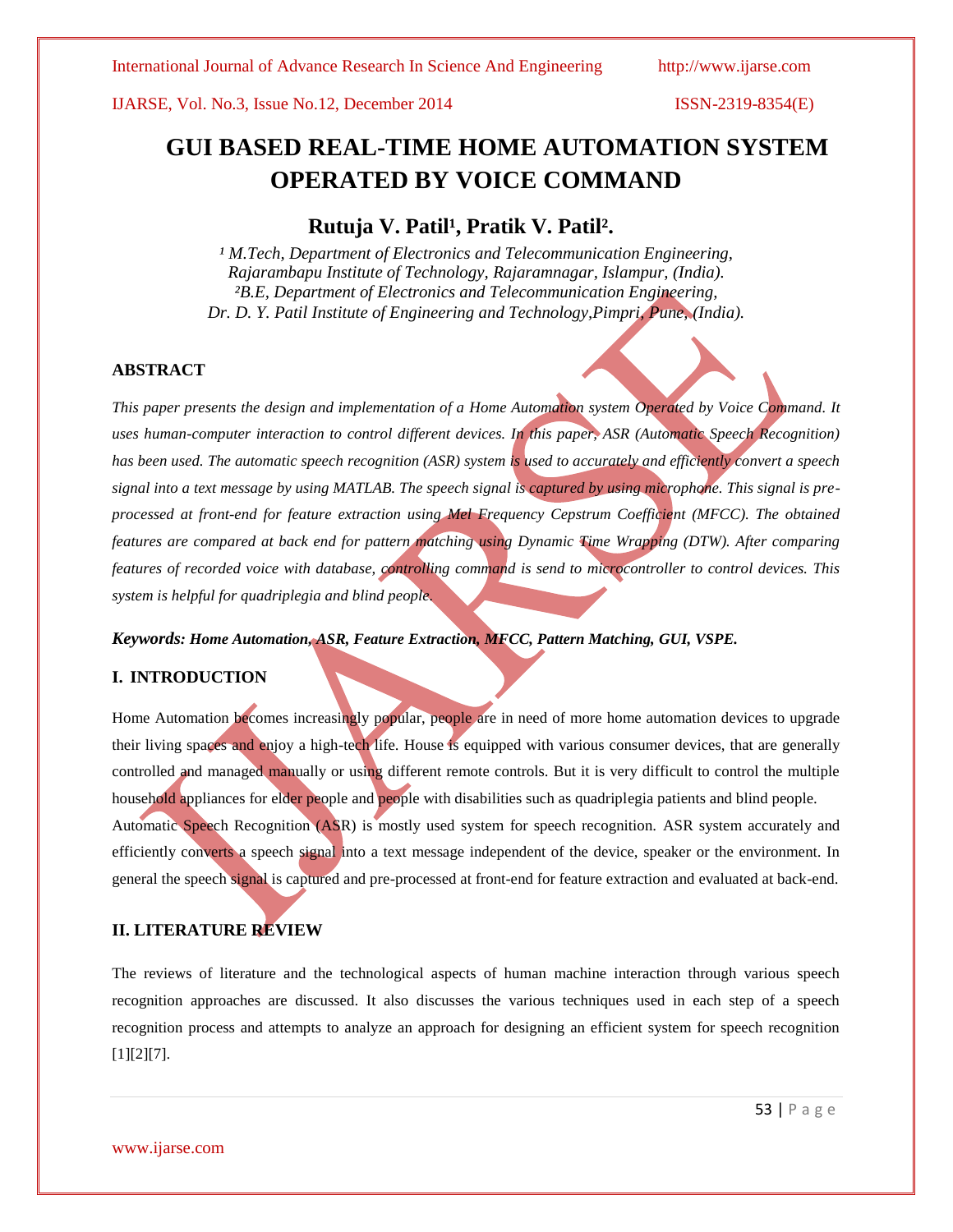## IJARSE, Vol. No.3, Issue No.12, December 2014 ISSN-2319-8354(E)

The non-parametric method for modeling the human auditory perception system, Mel Frequency Cepstral Coefficients (MFCCs) are utilize as extraction techniques. The non linear sequence alignment known as Dynamic Time Warping (DTW) is introduced. This paper presents the viability of MFCC to extract features and DTW to compare the test patterns [3].

This paper describes an approach of isolated speech recognition by using the Mel-Scale Frequency Cepstral Coefficients (MFCC) and Dynamic Time Warping (DTW). MFCC are extracted from speech signal of spoken words. To cope with different speaking speeds in speech recognition Dynamic Time Warping (DTW) is used [4]. Numeral recognition remains one of the most important problems in pattern recognition. This paper has discussed an effective method for recognition of isolated Marathi numerals. It presents a Marathi database and isolated numeral recognition system based on Mel-Frequency Cepstral Coefficient (MFCC) used for Feature Extraction and Distance Time Warping (DTW) used for Feature Matching or to compare the test patterns [5][6].

### **III. SPEECH DATABASE**.

For accuracy in the key word recognition, we need a collection of utterances, which are required for training and testing. The collection of utterances in proper manner is called database. The total number of speakers was ten.

## **3.1 Acquisition Setup**

To achieve a high accuracy for key word recognition in home automation system we use 10**×**10 room for recording some key words without noisy sound. The Sampling frequency for all recordings was 11025 Hz. The speaker were Seating in front of the direction of the microphone. The distance of mouth to microphone is about 5-10 cm. The speech data is collected with the help voice recorder of PC.

### **3.1.1Create isolated key words (database)**

We have recorded isolated word commands such as Fan on, Fan off, Light on, Light off. The speech data is recorded with the help of wavrecord command and store in database using wavwrite command. The speech signals have been stored in form of wav file and given the labels of spoken words to the different files.

## **IV. PRINCIPLE OF VOICE RECOGNITION**

## **4.1. Mel Frequency Cepstral Coefficient**

There are several kinds of parametric representation of the acoustic signals. Among of them the Mel-Frequency Cepstral Coefficient (MFCC) is most widely used. MFCC takes human perception sensitivity with respect to frequencies into consideration, and therefore are best for speech recognition. The extraction of the features of acoustic signals is an important task to produce a better recognition performance. The correctness of this phase is important for the next phase since it affects its behavior. MFCC is based on human hearing perceptions. MFCC has two types of filter which are spaced linearly at low frequency below 1000 Hz and logarithmic spacing above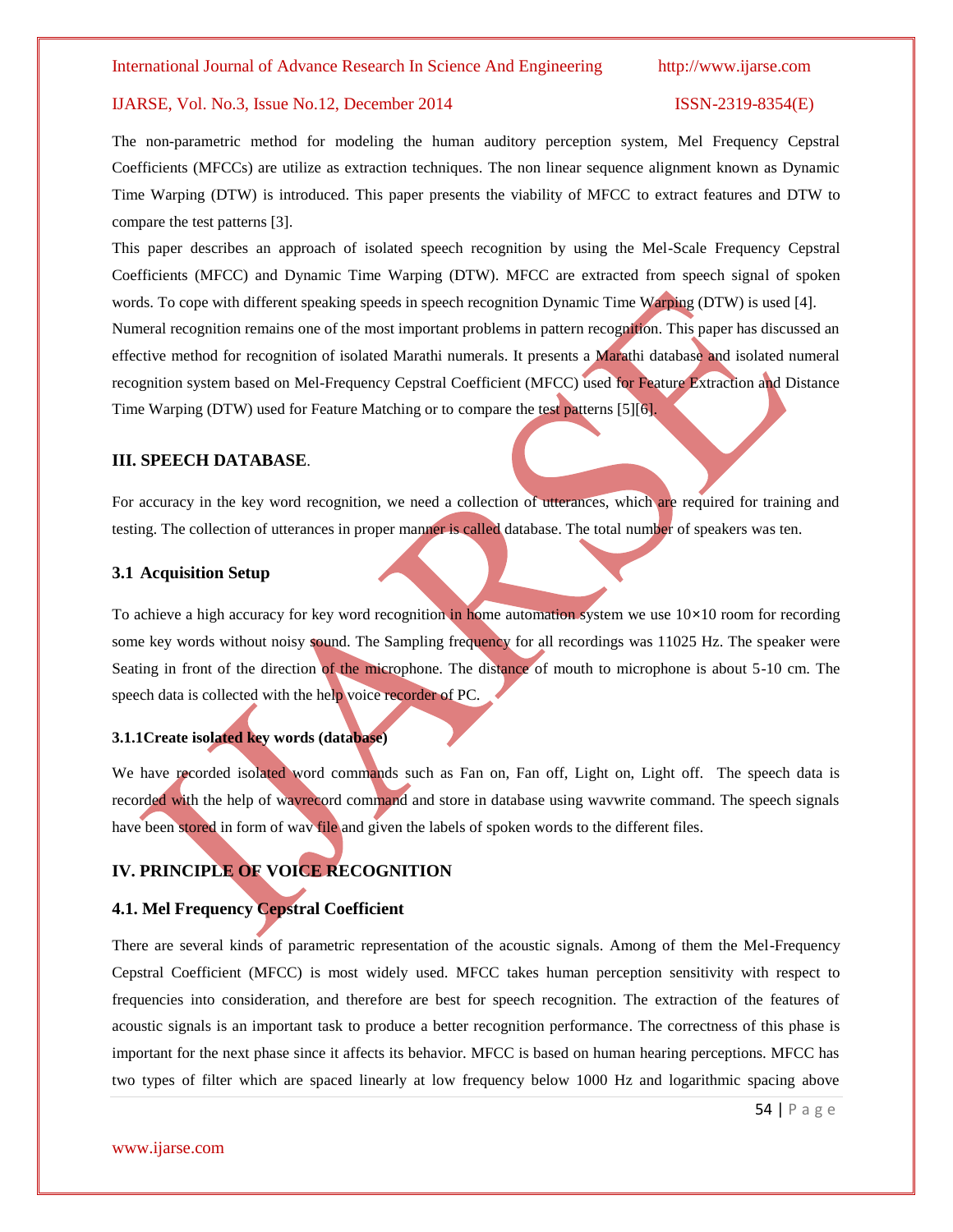## IJARSE, Vol. No.3, Issue No.12, December 2014 ISSN-2319-8354(E)

1000Hz. A subjective pitch is present on Mel Frequency Scale to capture important characteristic of phonetic in speech.

Figure 1 shows Home Automation System Operated by Voice Command. In this block diagram we used MFCC and DTW technique for Key word recognition. Hardware is designed using these components microcontroller, Relay Driver Circuit, Relays, microphone, and RS232-Serial communication etc.



## **Fig.1 Proposed system of Home Automation System Operated by Voice Command.**

### **4.1.1Pre-emphasis**

This step processes the passing of signal through a filter which emphasizes higher frequencies. This process will increase the energy of signal at higher frequency in order to improve SNR.

$$
y(n) = x(n) - 0.9x(n-1)
$$

The goal of pre-emphasis is to compensate the high frequency part that was suppressed during the sound production mechanism of humans.

## **4.1.2 Framing and Windowing**

The process of segmenting the speech samples into a small frame with the length within the range of 20 to 40 msec. In this step the continuous speech signal is blocked into frames of *N* samples, with adjacent frames being separated by *M* (*M < N*). The first frame consists of the first *N* samples. The second frame begins *M* samples after the first frame, and overlaps it by *N - M* samples. Overlapping rate is 50% to avoid the risk of losing the information from the speech signal. After dividing the signal into frames that contains nearly stationary signal blocks.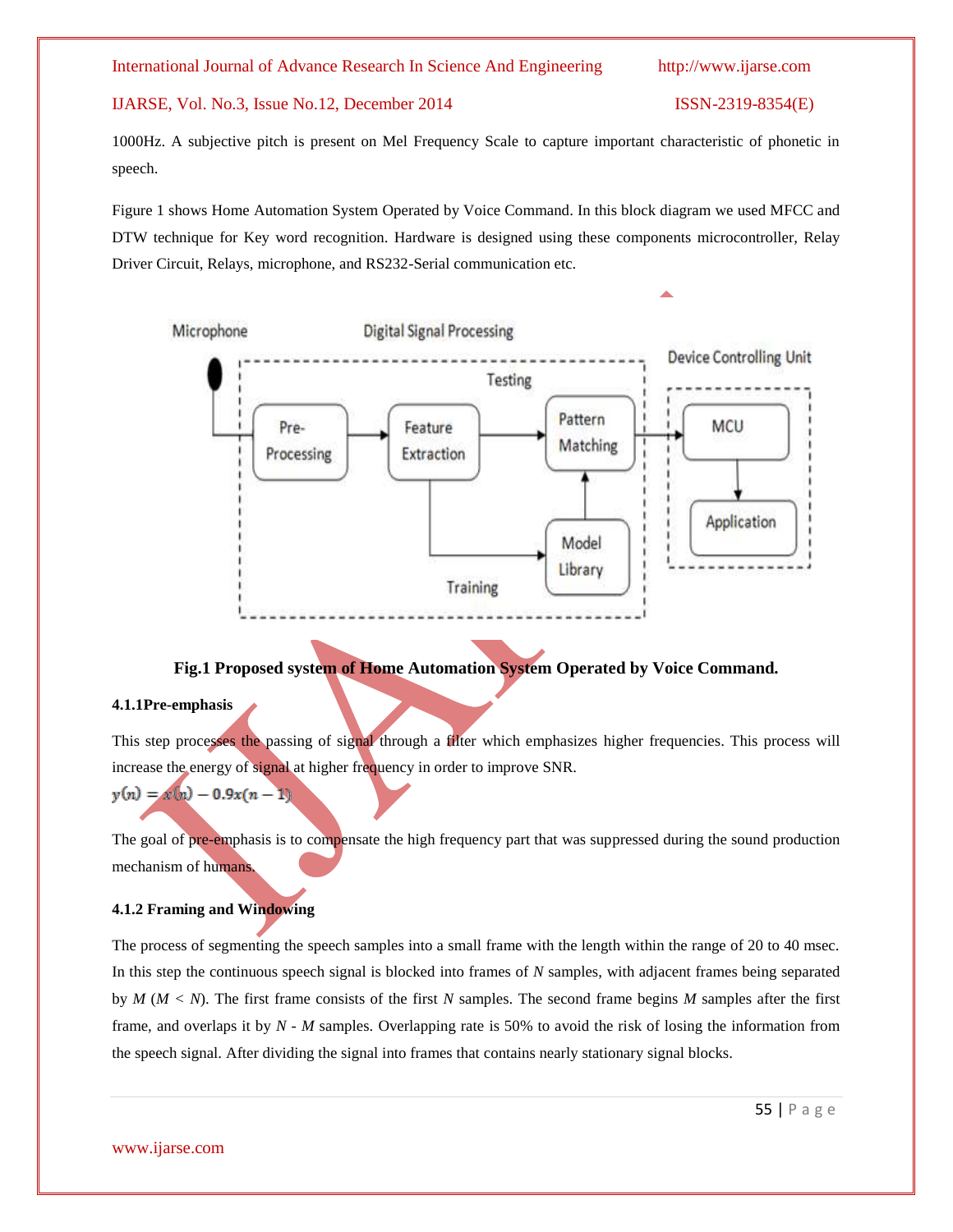## IJARSE, Vol. No.3, Issue No.12, December 2014 ISSN-2319-8354(E)

The next step in the processing is to window each individual frame so as to minimize the signal discontinuities at the beginning and end of each frame. The concept here is to minimize the spectral distortion by using the window to taper the signal to zero at the beginning and end of each frame. Hamming window is used here.

### **4.1.3 Fourier Transform**

To obtain a good frequency resolution, a 512 point Fast Fourier Transform (FFT) is used, which converts each frame of *N* samples from the time domain into the frequency domain.

### **4.1.4 Mel-Frequency Filter Bank**

The frequencies range in FFT spectrum is very wide and voice signal does not follow the linear scale. Thus for each tone with an actual frequency,  $f$ , measured in Hz, a subjective pitch is measured on a scale called the  $M$ el' scale. The Mel-frequency scale is linear frequency spacing below 1000 Hz and a logarithmic spacing above 1000 Hz. As a reference point, the pitch of a 1 kHz tone, 40 dB above the perceptual hearing threshold, is defined as 1000 Mels. Therefore we can use the formula in Equation 4 to compute the Mels for a given frequency f in Hz.

$$
Mel(f) = log * (1 + f/70)
$$

## **4.1.5 Discrete Cosine Transform**

Mel-cepstrum coefficients contain only real part. We can convert them to the time domain using the Discrete Cosine Transform (DCT). The set of coefficient is called acoustic vectors.



**Fig. 2 MFCC coefficients for "Fan On" command.**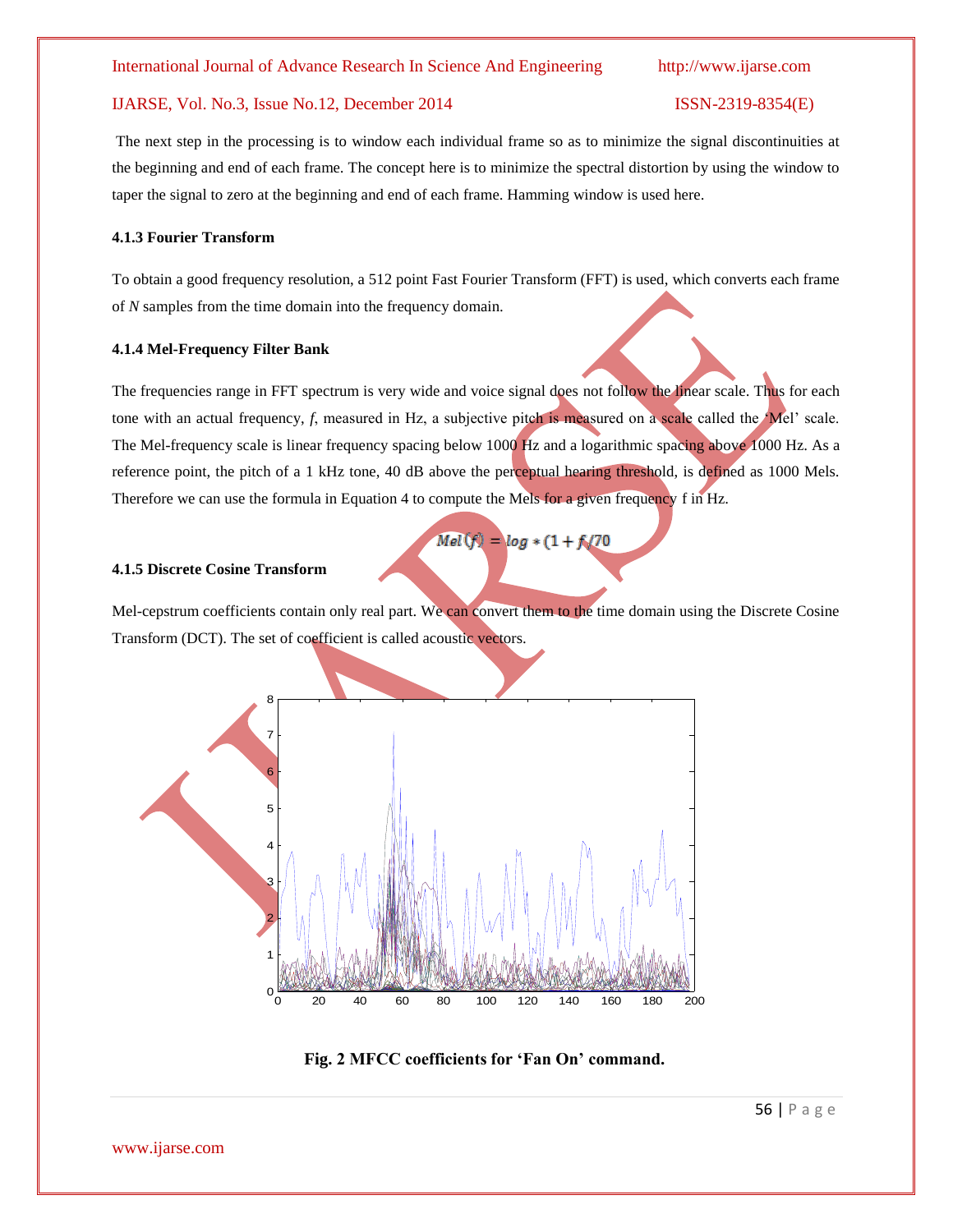## IJARSE, Vol. No.3, Issue No.12, December 2014 ISSN-2319-8354(E)

### **4.2 Dynamic Time Warping**

The features extracted from each command word using MFCC are stored as a data base. When a valid command word is taken for testing, the MFCC of that command is computed. This is compared with the MFCCs stored in the data base and matched using the technique of dynamic time warping. Dynamic programming is an extensively studied and widely used tool in operation research for solving sequential decision problems. Dynamic time warping (DTW) is an algorithm for measuring similarity between two sequences which may vary in time or speed. The feature vector obtained from the incoming input speech has to be compared with the feature vectors in the data base. One of the popular methods of comparing two feature vectors is to calculate the Euclidian distance between the two feature vectors. The formula used to calculate the Euclidean distance can be defined as following:

The Euclidean distance between two points

$$
P(p1, p2, p3, \ldots \ldots, pn), Q(q1, q2, q3, \ldots \ldots, qn)
$$

is given by the formula

$$
ED = ((p1 - q1)^2 + (p2 - q2)^2 + \cdots (pn - qn)^2)/2
$$

Word which gives the least distance is identified as the command word.

The problem with this approach is that different command word has different length. Hence the feature vectors will be of different lengths. The matching process needs to compensate for length differences and take account of the non-linear nature of the length differences within the words. The Dynamic Time Warping algorithm achieves this goal; it finds an optimal match between two sequences of feature vectors which allows for stretched and compressed sections of the sequence.





57 | P a g e

www.ijarse.com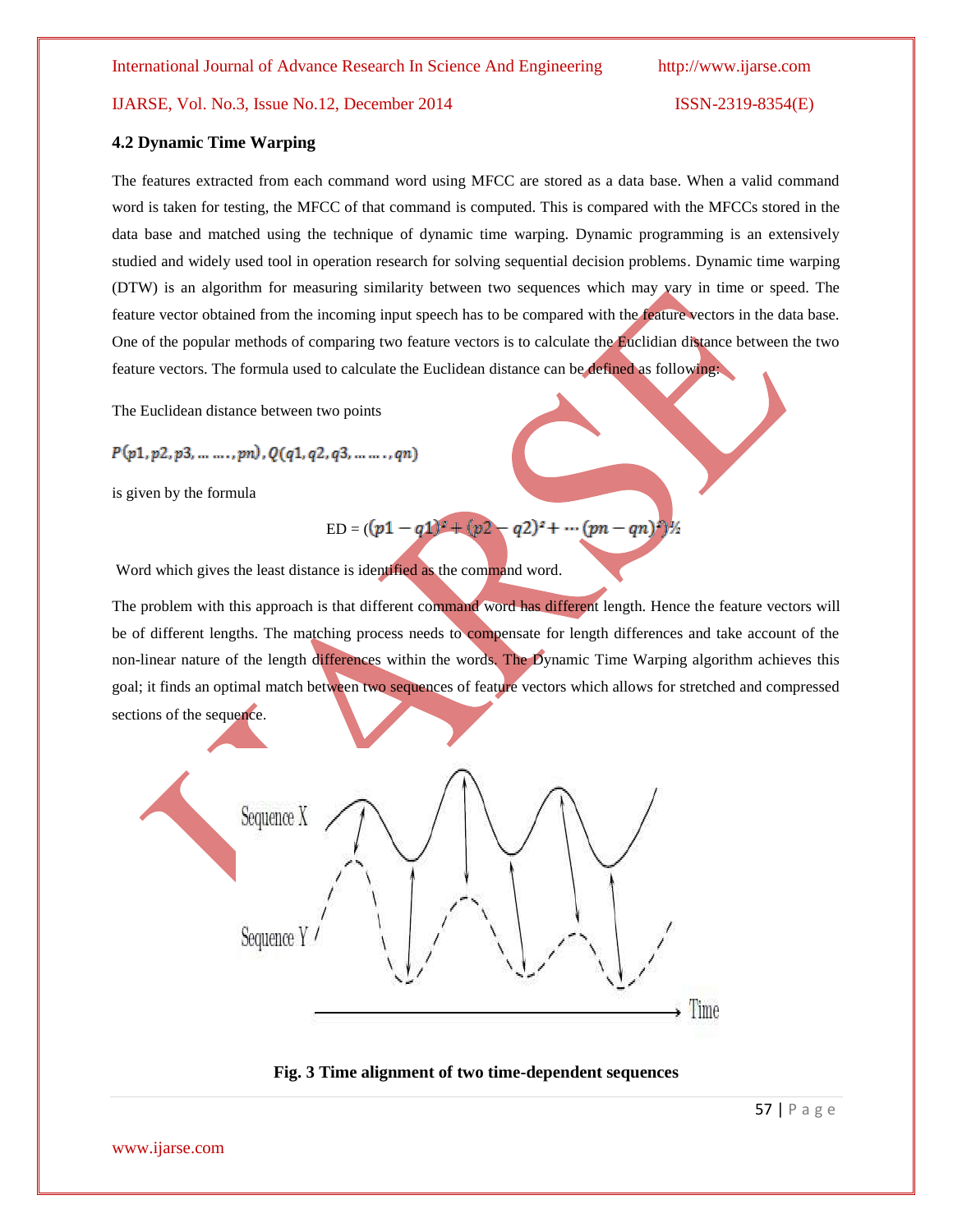## IJARSE, Vol. No.3, Issue No.12, December 2014 ISSN-2319-8354(E)

Consider two time series Q and C of length n and m respectively.

$$
C = (c1, c2, c3, \ldots, cm), \ Q(q1, q2, q3, \ldots, qn)
$$

To align two sequences using DTW we construct an *n*-by-*m* matrix where the  $(i<sup>th</sup>, j<sup>th</sup>)$  element of the matrix contains the distance *d* between the two points. Warping path *W* is a contiguous set of matrix elements that defines a mapping between *Q* and *C*.



## **Fig. 4 Minimum path between stored and reference keyword.**

## **4.3 Device Controlling Unit**

## **4.3.1Using Simulation in PROTEUS**

The devices like bulb are controlled by using Proteus software and Keil software. According to recognized word command, the specific data is send to controller through serial communication. For interfacing of Matlab with Proteus through serial communication, we use Virtual Serial Port Emulator Software (VSPE). In Proteus data is received by COMPIN and send to microcontroller through Max232. The received data send to port pins for controlling devices.

## **4.3.2Using Hardware**

In actual implementation of device controlling unit we use 8051 development board to control devices. In this Matlab send specific data to P89V51RD2 controller via serial communication and MAX 232 IC. This received data send to port pins and control the device using relay and relay driver IC.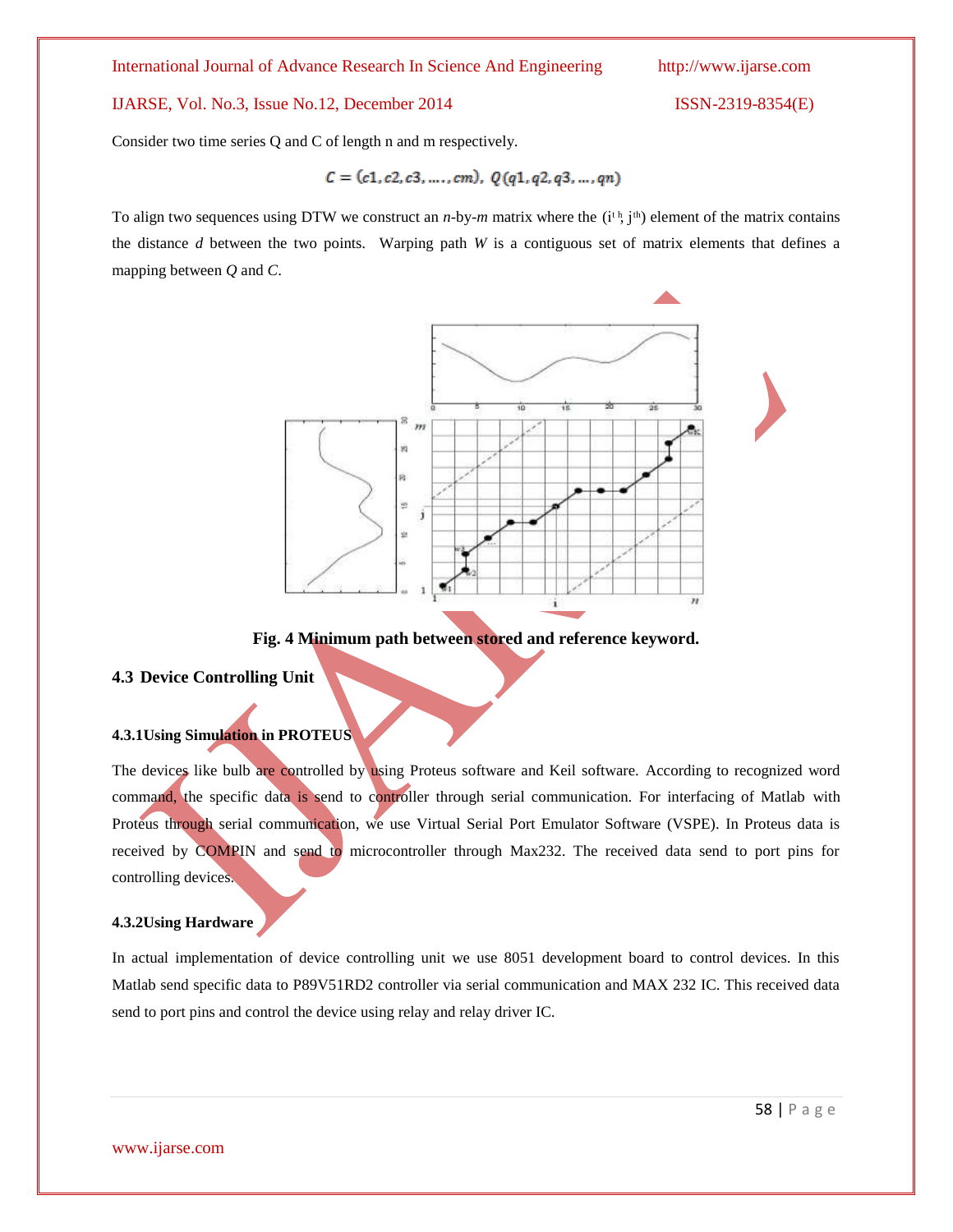IJARSE, Vol. No.3, Issue No.12, December 2014 ISSN-2319-8354(E)

## **V. RESULT**

The recorded database of voice commands is as shown below in Figure 5.



The recognized voice commands converted into text is displayed on GUI window along with FFT Spectrum and MFCC coefficients. Also their calculated parameters are displayed on it, as shown in figure 6.



## **Fig. 6 GUI for "Fan On" Command**

The assignment of COM pins with Virtual Serial Port Emulator (VSPE) software is as shown below in Figure 7.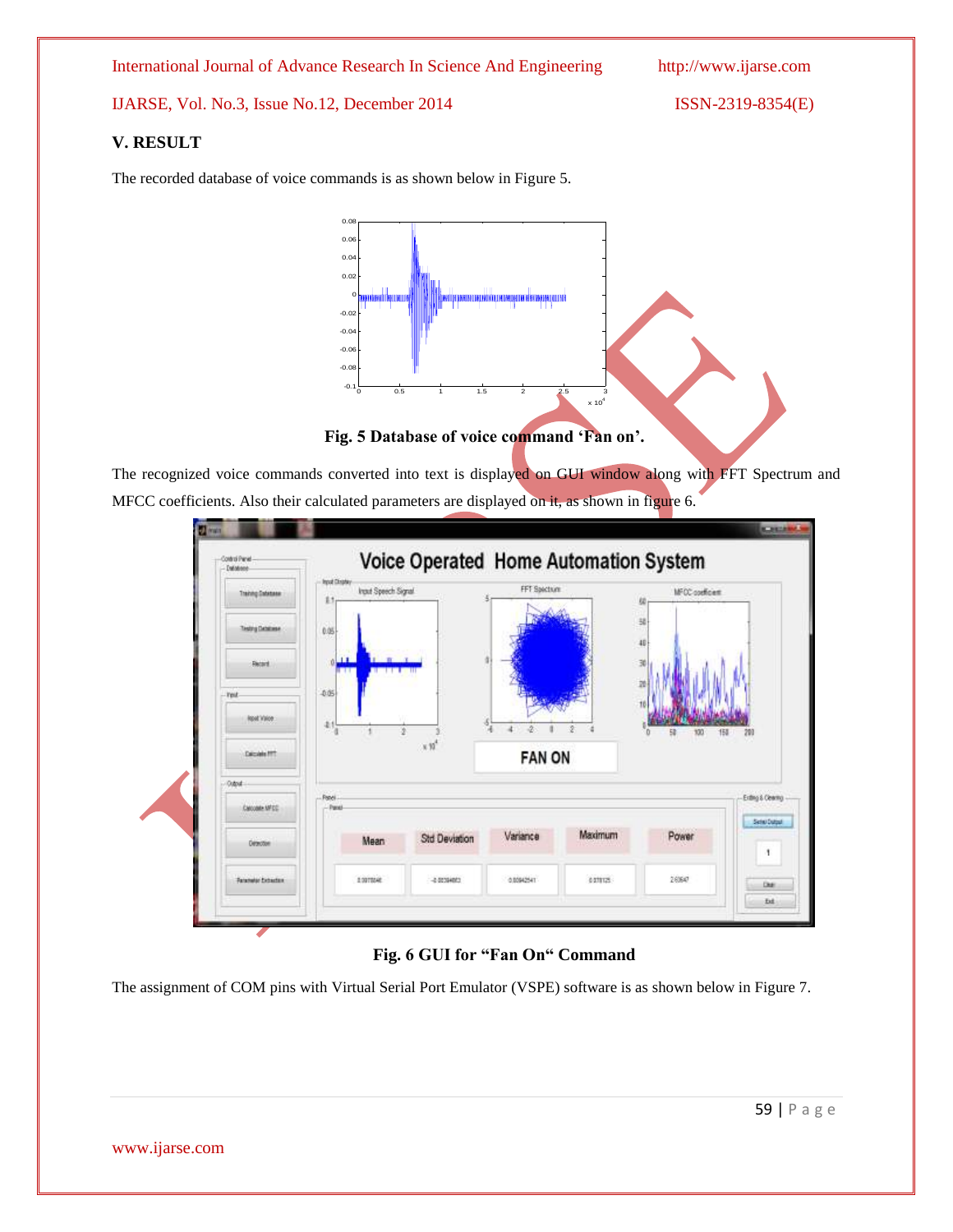

**Fig. 8 controlling of motor for command "Fan on"**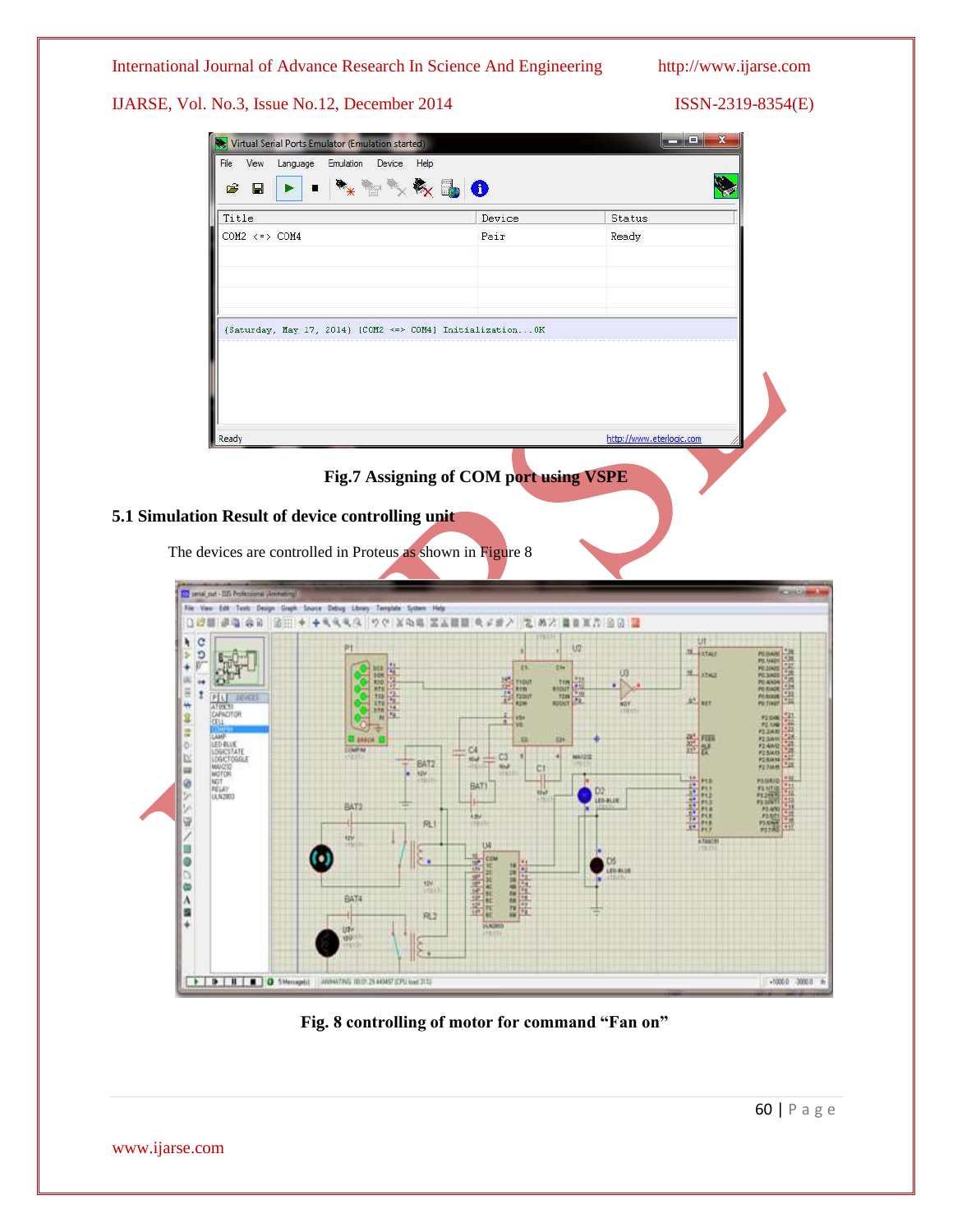IJARSE, Vol. No.3, Issue No.12, December 2014 ISSN-2319-8354(E)

**5.2 Hardware implementation of device controlling unit**



**command "Fan on"** "Light on"



**5.3 Overall System for Voice Operated Home Automation System**



**Fig.10 Overall system for command fan on and Light on**

## **VI. CONCLUSION**

We have successfully implemented voice recognition system using MATLAB. The recognized voice commands are displayed on GUI in text form. As voice command is recognized by MATLAB, the specific data is send to microcontroller. The controlling of devices using microcontroller is implemented according to received data using Proteus. This system is targeted at elder, blind and quadriplegia people.

This model for the speech recognition was tested in noise free and noisy environment with varying speakers.